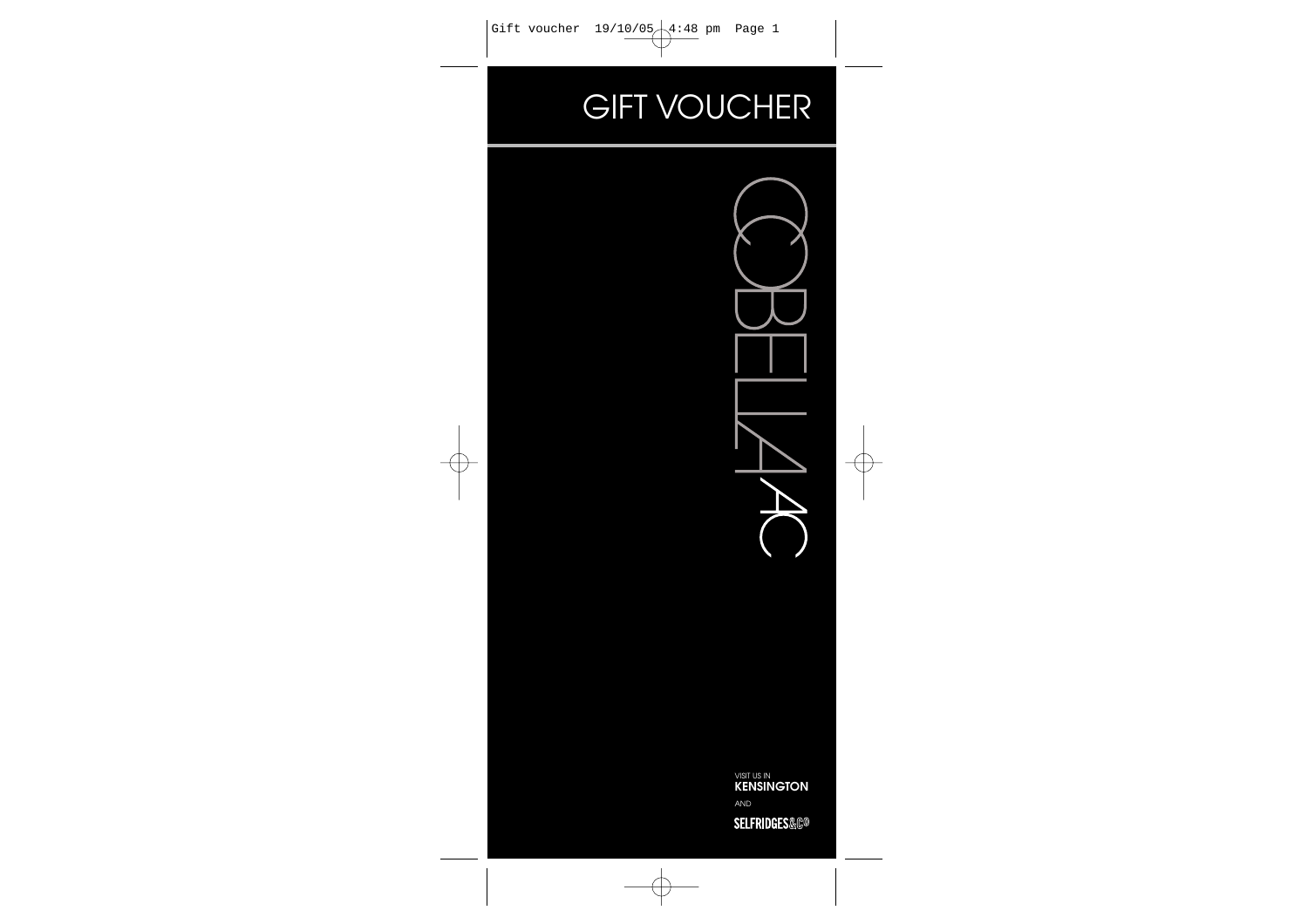### REJUVENATE YOUR BODY MIND AND **SPIRIT**

THIS IS YOUR SPECIAL PLACE TO ESCAPE FROM THE TENSIONS OF THE DAY AND TO EXPERIENCE A SENSATIONAL PACKAGE FOR COMPLETE PAMPERING.

I HOPE THIS GIFT WILL BE ENJOYABLE AND MEMORABLE – ONE YOU WOULD LIKE TO TELL YOUR FRIENDS AND FAMILY ABOUT.

I LOOK FORWARD TO YOUR VISIT – AFTER ALL YOU ARE THE REASON FOR US BEING HERE.

PLEASE CALL ONE OF OUR FRONT DESK TEAM ON 0870 9000 440 WHO WILL BE MORE THAN HAPPY TO ASSIST YOU WITH YOUR ARRANGEMENTS.

ANESTIS COBELLA

# **GIFT VOUCHER**

YOU HAVE BEEN BOUGHT A VERY SPECIAL GIFT AND WE WOULD LIKE TO INVITE YOU TO COBELLA KENSINGTON OR COBELLA SELFRIDGES, OXFORD STREET TO FNJOY ITI

AFTER BEING GREETED WITH AN INDULGENT REFRESHMENT,YOU WILL BE PAMPERED, PREENED AND POLISHED LIKE NEVER BEFORE.

YOUR PERSONAL STYLISTS AND THERAPISTS WILL BE LOOKING AFTER YOU AND ENSURING YOU ENJOY YOUR GIFT WHICH IS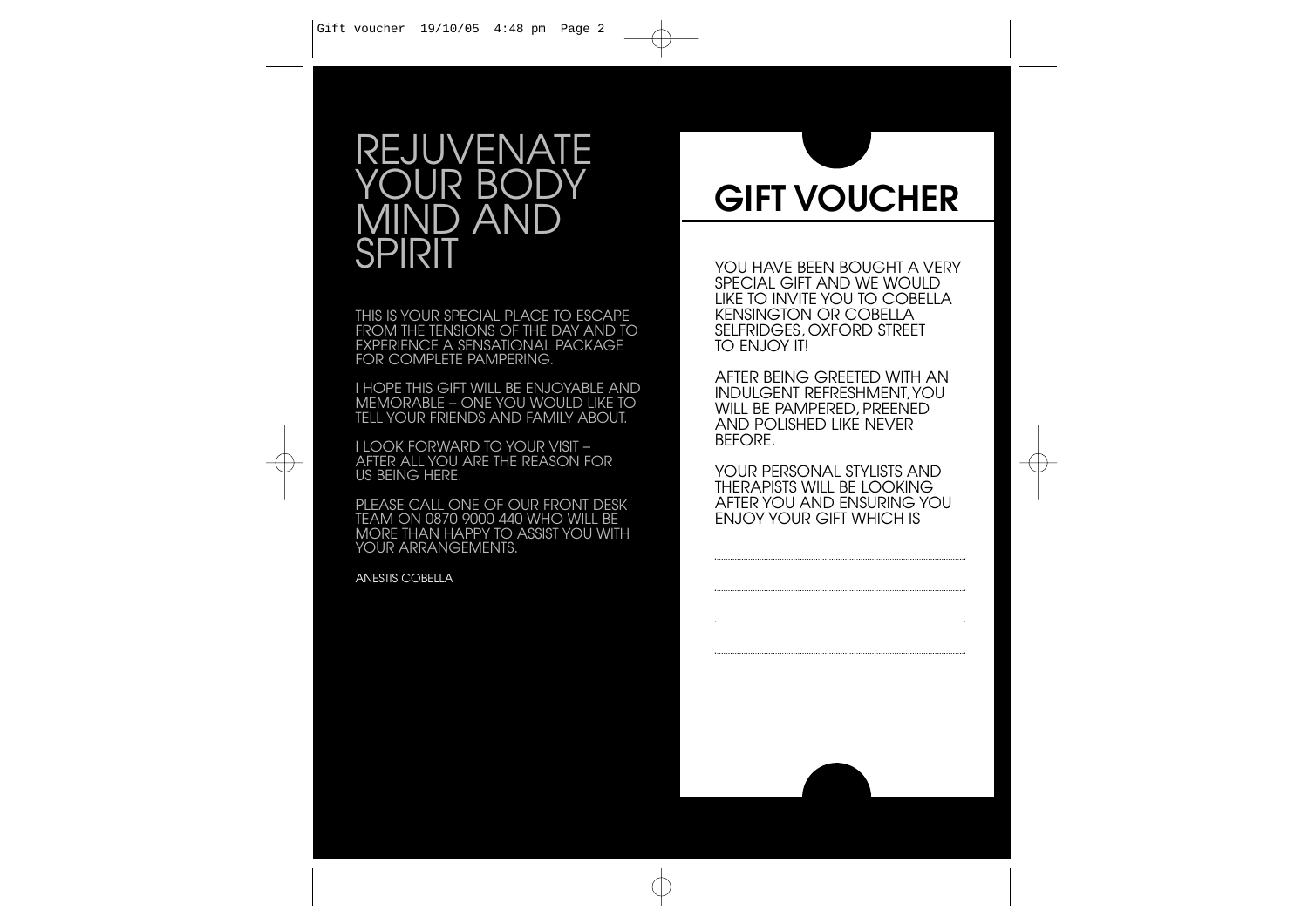### REJUVENATE YOUR BODY MIND AND SPIRIT

THIS IS YOUR SPECIAL PLACE TO ESCAPE FROM THE TENSIONS OF THE DAY AND TO EXPERIENCE A SENSATIONAL PACKAGE FOR COMPLETE PAMPERING.

I HOPE THIS GIFT WILL BE ENJOYABLE AND MEMORABLE – ONE YOU WOULD LIKE TO TELL YOUR FRIENDS AND FAMILY ABOUT.

I LOOK FORWARD TO YOUR VISIT – AFTER ALL YOU ARE THE REASON FOR US BEING HERE.

PLEASE CALL ONE OF OUR FRONT DESK TEAM ON 0870 9000 440 WHO WILL BE MORE THAN HAPPY TO ASSIST YOU WITH YOUR ARRANGEMENTS.

#### ANESTIS COBELLA

Our Cobella team will be happy to tell you about what to expect from your experience in the salon and also to provide any other information related to our treatments and products. Please feel free to ask when you call or stop by.

#### **TRANSPORT**

For the Kensinaton Salon the nearest underground station is High Street Kensington on both the Circle and District Lines. The salon is a 5 Minute walk from the station. Buses 9, 10, 49, 52 and 70 stop nearby.

For Selfridges Salon the nearest underground station is Bond Street on both the Jubilee and Central lines. The store is a 3 minute walk from the station. Oxford Street is served by all major bus routes. There is a taxi rank outside the main entrance to Selfridges.

#### **PARKING**

For Kensington there are several car parks off the high street

the nearest being in the Royal Garden Hotel which is opposite the Salon.

For Selfridges there is a store car park located in Edward Mews off Duke Street.

#### **APPOINTMENTS**

Credit card details are required to secure your appointment. Clients who wish to change or cancel an appointment are requested to provide 24 hours notice or the full cost of the treatment will be charged.

Please be prompt for your appointment as it may not be possible to accommodate late arrivals. During premium times

it may be necessary to treat appointments as cancelled for clients arriving more than 5 minutes late.

First time clients are advised to arrive 15 minutes prior to their booking.

#### **GIFT VOUCHERS**

Cobella gift vouchers are valid for 12 calendar months, after which time we regret they become invalid.